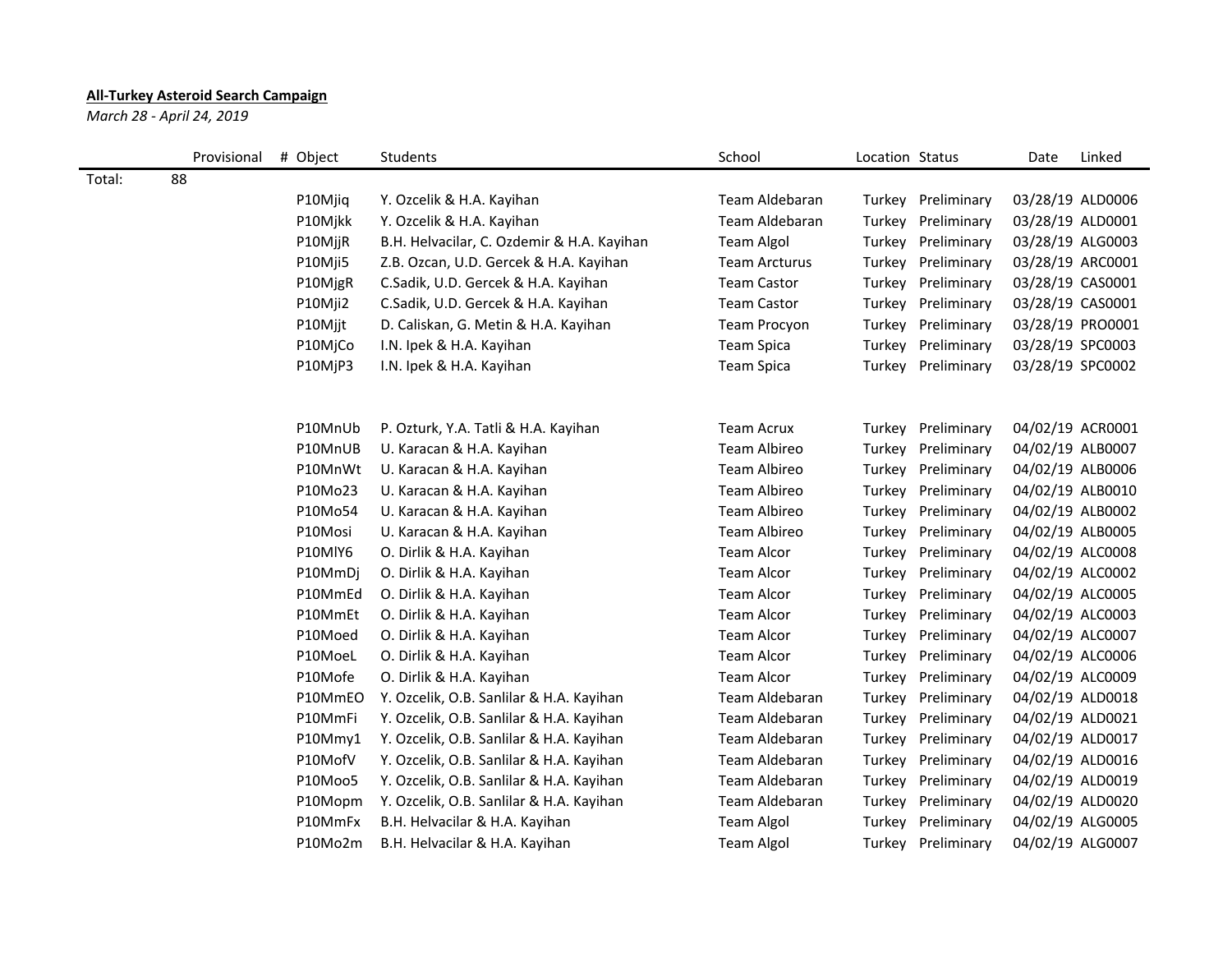| P10Moft | B.H. Helvacilar & H.A. Kayihan                | <b>Team Algol</b>     |        | Turkey Preliminary | 04/02/19 ALG0008 |                  |
|---------|-----------------------------------------------|-----------------------|--------|--------------------|------------------|------------------|
| P10MmFQ | M. Ozkan & H.A. Kayihan                       | <b>Team Antares</b>   |        | Turkey Preliminary |                  | 04/02/19 ANT0001 |
| P10MmG8 | M. Ozkan & H.A. Kayihan                       | <b>Team Antares</b>   |        | Turkey Preliminary |                  | 04/02/19 ANT0005 |
| P10MnUO | M. Ozkan & H.A. Kayihan                       | <b>Team Antares</b>   |        | Turkey Preliminary |                  | 04/02/19 ANT0003 |
| P10Mo3x | M. Ozkan & H.A. Kayihan                       | <b>Team Antares</b>   |        | Turkey Preliminary |                  | 04/02/19 ANT0002 |
| P10MmEc | Z.B. Ozcan & H.A. Kayihan                     | <b>Team Arcturus</b>  |        | Turkey Preliminary |                  | 04/02/19 ARC0002 |
| P10Mo6i | Z.B. Ozcan & H.A. Kayihan                     | <b>Team Arcturus</b>  |        | Turkey Preliminary | 04/02/19 ARC0005 |                  |
| P10MohE | Z.B. Ozcan & H.A. Kayihan                     | <b>Team Arcturus</b>  |        | Turkey Preliminary |                  | 04/02/19 ARC0003 |
| P10MmDE | C. Sadik & H.A. Kayihan                       | <b>Team Bellatrix</b> |        | Turkey Preliminary | 04/02/19 BEL0001 |                  |
| P10MmFe | P. Ozturk & H.A. Kayihan                      | Team Betelgeuse       |        | Turkey Preliminary | 04/02/19 BET0002 |                  |
| P10MnS6 | P. Ozturk & H.A. Kayihan                      | Team Betelgeuse       |        | Turkey Preliminary | 04/02/19 BET0003 |                  |
| P10MnUW | P. Ozturk & H.A. Kayihan                      | Team Betelgeuse       |        | Turkey Preliminary | 04/02/19 BET0001 |                  |
| P10MmBM | M. M. Ayaz & H.A. Kayihan                     | Team Capella          |        | Turkey Preliminary | 04/02/19 CAP0017 |                  |
| P10MmEU | M. M. Ayaz & H.A. Kayihan                     | Team Capella          |        | Turkey Preliminary | 04/02/19 CAP0009 |                  |
| P10MmG0 | M. M. Ayaz & H.A. Kayihan                     | <b>Team Capella</b>   |        | Turkey Preliminary | 04/02/19 CAP0010 |                  |
| P10MnUE | M. M. Ayaz & H.A. Kayihan                     | Team Capella          |        | Turkey Preliminary | 04/02/19 CAP0019 |                  |
| P10MnUi | M. M. Ayaz & H.A. Kayihan                     | Team Capella          |        | Turkey Preliminary | 04/02/19 CAP0005 |                  |
| P10MnWO | M. M. Ayaz & H.A. Kayihan                     | Team Capella          |        | Turkey Preliminary | 04/02/19 CAP0016 |                  |
| P10Mo2J | M. M. Ayaz & H.A. Kayihan                     | <b>Team Capella</b>   | Turkey | Preliminary        | 04/02/19 CAP0008 |                  |
| P10Mo4o | M. M. Ayaz & H.A. Kayihan                     | Team Capella          |        | Turkey Preliminary | 04/02/19 CAP0007 |                  |
| P10Mofd | M. M. Ayaz & H.A. Kayihan                     | <b>Team Capella</b>   | Turkey | Preliminary        | 04/02/19 CAP0012 |                  |
| P10MogF | M. M. Ayaz & H.A. Kayihan                     | <b>Team Capella</b>   |        | Turkey Preliminary | 04/02/19 CAP0018 |                  |
| P10Moox | M. M. Ayaz & H.A. Kayihan                     | <b>Team Capella</b>   |        | Turkey Preliminary | 04/02/19 CAP0015 |                  |
| P10Mor3 | M. M. Ayaz & H.A. Kayihan                     | <b>Team Capella</b>   |        | Turkey Preliminary | 04/02/19 CAP0013 |                  |
| P10Morm | M. M. Ayaz & H.A. Kayihan                     | <b>Team Capella</b>   |        | Turkey Preliminary | 04/02/19 CAP0014 |                  |
| P10MmEe | C.Sadik & H.A. Kayihan                        | <b>Team Castor</b>    |        | Turkey Preliminary | 04/02/19 CAS0008 |                  |
| P10MnSQ | C.Sadik & H.A. Kayihan                        | <b>Team Castor</b>    |        | Turkey Preliminary | 04/02/19 CAS0013 |                  |
| P10Moel | C.Sadik & H.A. Kayihan                        | <b>Team Castor</b>    |        | Turkey Preliminary | 04/02/19 CAS0012 |                  |
| P10Mofy | C.Sadik & H.A. Kayihan                        | <b>Team Castor</b>    |        | Turkey Preliminary | 04/02/19 CAS0009 |                  |
| P10MmE8 | A. Bagriyanik, A. Albayrak & H.A. Kayihan     | <b>Team Deneb</b>     |        | Turkey Preliminary |                  | 04/02/19 DEN0004 |
| P10MmBz | F. Kalfali & H.A. Kayihan                     | <b>Team Mizar</b>     |        | Turkey Preliminary |                  | 04/02/19 MZR0008 |
| P10MmF2 | F. Kalfali & H.A. Kayihan                     | <b>Team Mizar</b>     |        | Turkey Preliminary |                  | 04/02/19 MZR0009 |
| P10Mo3l | F. Kalfali & H.A. Kayihan                     | <b>Team Mizar</b>     |        | Turkey Preliminary |                  | 04/02/19 MZR0018 |
| P10Moay | F. Kalfali & H.A. Kayihan                     | <b>Team Mizar</b>     |        | Turkey Preliminary |                  | 04/02/19 MZR0013 |
| P10MoFv | F. Kalfali & H.A. Kayihan                     | <b>Team Mizar</b>     |        | Turkey Preliminary |                  | 04/02/19 MZR0014 |
| P10Mokz | F. Kalfali & H.A. Kayihan                     | <b>Team Mizar</b>     |        | Turkey Preliminary |                  | 04/02/19 MZR0012 |
| P10MnVE | M. Ozkan, C. Sadik, Z.B. Ozcan & H.A. Kayihan | <b>Team Polaris</b>   |        | Turkey Preliminary | 04/02/19 POL0001 |                  |